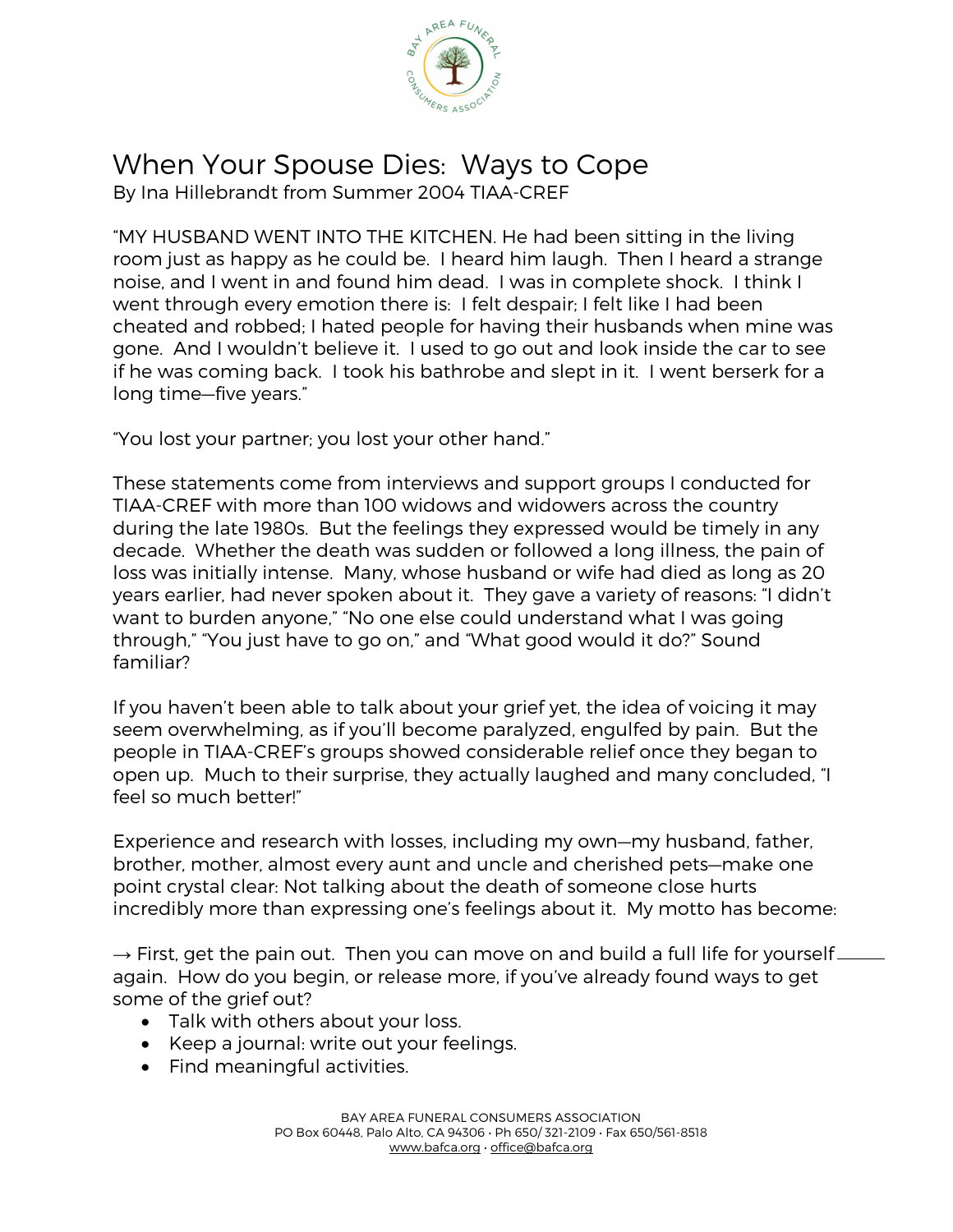

• Create balance in your days.

Following is a selection of specific tools I found helpful; you may too.

## Handling Guilt, Anger and Resentment

"I hated him. I hated my husband for dying."

"You know, I still get mad at him. It's been two years, and I still think, 'How could you have left me like this?' He used to do everything—drive, do the bills. Now I have to take care of it all!" (This from a very active, independent woman, who was only partly joking

Accept that most of us feel this anger and resentment. It's an important step in healing. We joke, but often we really are angry when someone close "deserts" us.

"Are you kidding? I went to the cemetery with my son and you could have taken me off to a mental institution. I yelled at everyone there, 'How dare they do this to me!' But I felt better."

Know that guild stalks almost all survivors— "If only I'd done this or that."

Some of the best advice I ever got was from my brother's doctor: "He will die, and it may be just after a shot of the morphine (we were administering at home), because ultimately that will stop his breathing. But remember, it was the disease that killed him, not you."

## Talking with others

Find a support group in your area. Try different ones if the first doesn't fit. Give the process a chance. Once you find one where you feel comfortable, you will begin to find peace and release—even fun (no kidding). These are people who've gone through the same experience. They understand; you are not burdening them. On the contrary, everyone in the room derives support from hearing others' experiences, and if they can offer a word of advice to a newcomer, it gives them satisfaction.

## Realize that it's normal to feel guilty or to be angry or resentful toward the one who died.

• Turn to your family. "When nighttime comes, I miss my wife the most. If I go into any kind of dive or depression, I phone one of my brothers or sisters and have a protracted conversation, and it seems to help."